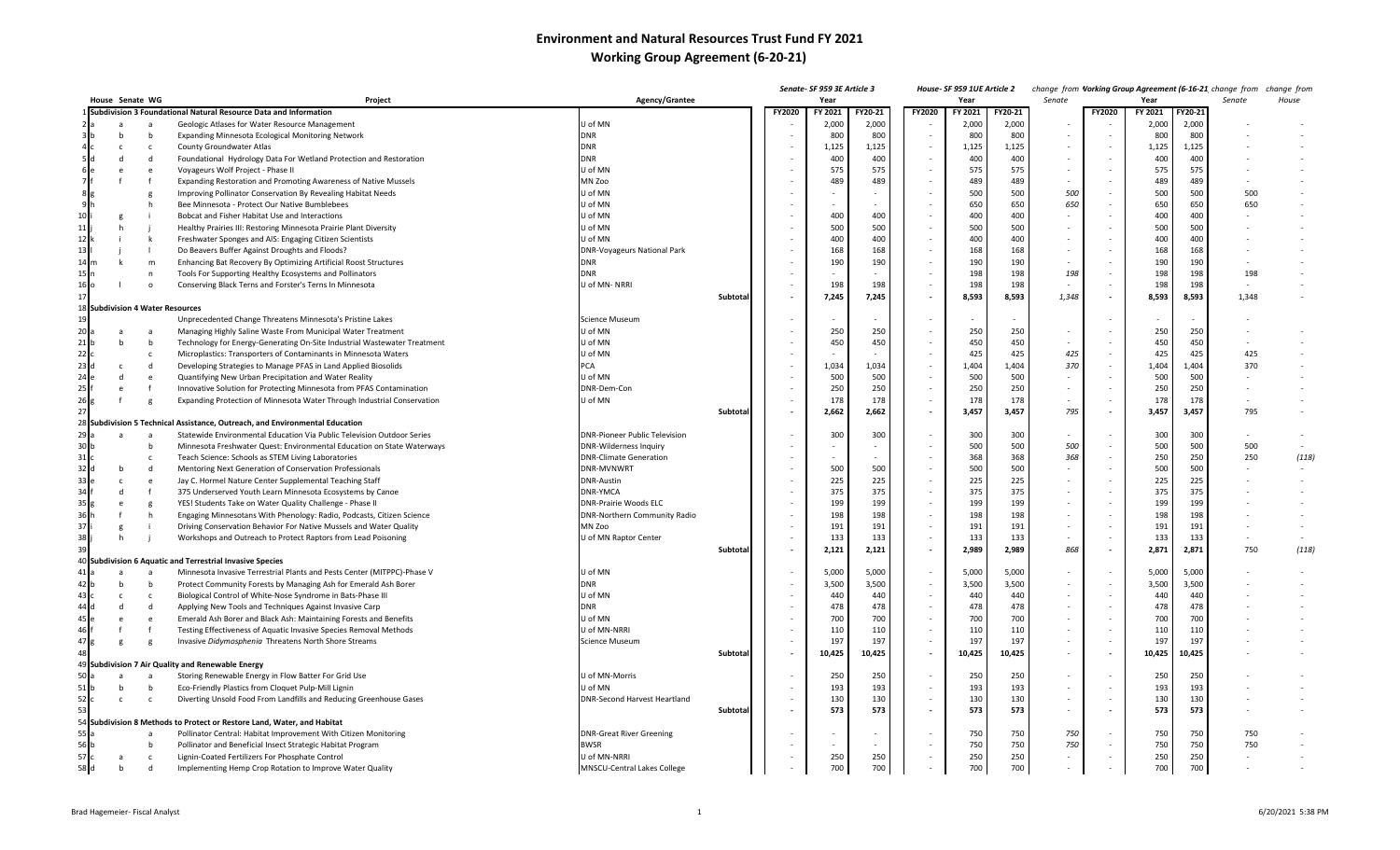## **Environment and Natural Resources Trust Fund FY 2021 Working Group Agreement (6-20-21)**

| 59                           |                          |                         | Developing Cover-Crop Systems for Sugar Beet Production                                                 | U of MN                                      |         | 300          | 300          |         | 300    | 300          |                          |                          | 300            | 300                      |            |            |
|------------------------------|--------------------------|-------------------------|---------------------------------------------------------------------------------------------------------|----------------------------------------------|---------|--------------|--------------|---------|--------|--------------|--------------------------|--------------------------|----------------|--------------------------|------------|------------|
| 60                           | $\mathsf{d}$             |                         | Native Eastern Larch Beetle Decimating Minnesota's Tamarack Forests                                     | U of MN                                      |         | 398          | 398          |         | 398    | 398          | $\overline{a}$           |                          | 398            | 398                      |            |            |
| 61                           | e                        |                         | Habitat Associations of Mississippi Bottomland Forest March Birds                                       | DNR-Audubon                                  |         | 275          | 275          |         | 275    | 275          | $\overline{\phantom{a}}$ |                          | 275            | 275                      |            |            |
| 62                           |                          | h                       | Peatland Restoration in the Lost River State Forest                                                     | <b>DNR-Roseau River WD</b>                   |         | 135          | 135          |         | 135    | 135          |                          | $\sim$                   | 135            | 135                      |            |            |
| 63                           |                          |                         | Prescribed Burning for Brushland-Dependent Species-Phase II                                             | U of MN                                      |         | 147          | 147          |         | 147    | 147          |                          |                          | 147            | 147                      |            |            |
| 64                           |                          |                         | Pollinator Habitat Creation Along Urban Mississippi River                                               | DNR-Friends of the Mississippi River         |         |              |              |         | 129    | 129          | 129                      | $\sim$                   | 129            | 129                      | 129        |            |
| 65                           |                          |                         | Increase Golden Shiner Production to Protect Aquatic Communities                                        | U of MN-Sea Grant                            |         | 188          | 188          |         | 188    | 188          |                          | $\sim$                   | 188            | 188                      |            |            |
| 66                           |                          |                         | Restoring Turf to Native Pollinator Gardens Across Metro                                                | DNR-Wilderness in the City                   |         |              | $\sim$       |         | 197    | 197          | 197                      | $\sim$                   | 197            | 197                      | 197        | $\sim$     |
| 67                           |                          | m                       | Lawns to Legumes                                                                                        | <b>BWSR</b>                                  |         |              |              |         |        |              |                          |                          | 118            | 118                      | 118        | 118        |
| 68                           |                          |                         |                                                                                                         | Subtotal                                     | $\sim$  | 2,393        | 2,393        |         | 4,219  | 4,219        | 1,826                    | $\overline{\phantom{a}}$ | 4,337          | 4,337                    | 1,944      | 118        |
| 69                           |                          |                         | Subdivision 9 Land Acquisition, Habitat, and Recreation                                                 |                                              |         |              |              |         |        |              |                          |                          |                |                          |            |            |
| 70                           | <b>a</b>                 | <b>a</b>                | DNR Scientific and Natural Areas                                                                        | <b>DNR</b>                                   |         | 2,000        | 2,000        |         | 3,000  | 3,000        | 1,000                    | $\overline{\phantom{a}}$ | 3,000          | 3,000                    | 1,000      |            |
| 71                           | h                        | - b                     | Private Native Prairie Conservation Through Native Prairie Bank                                         | <b>DNR</b>                                   |         | 2,000        | 2,000        |         | 2,000  | 2,000        |                          | $\overline{\phantom{a}}$ | 2,000          | 2,000                    |            |            |
| 72                           | C.                       | c                       | Minnesota State Parks and Trails Inholdings                                                             | <b>DNR</b>                                   |         | 6,000        | 6,000        |         | 3,500  | 3,500        | (2,500)                  | $\overline{\phantom{a}}$ | 3,500          | 3,500                    | (2,500)    |            |
| 73                           | d                        | d                       | Grants for Local Parks, Trails, and Natural Areas                                                       | <b>DNR</b>                                   |         | 2,400        | 2,400        |         | 2,400  | 2,400        |                          | $\sim$                   | 2,400          | 2,400                    |            |            |
| 74                           |                          |                         | Mississippi River Aquatic Habitat Restoration and Mussel Reintroduction                                 | <b>DNR-Minneapolis Parks</b>                 |         | 1,800        | 1,800        |         | 1,800  | 1,800        | $\overline{\phantom{a}}$ | $\overline{\phantom{a}}$ | 1,800          | 1,800                    |            |            |
| 75                           |                          |                         | Minnesota Hunter Walking Trails: Public Land Recreation                                                 | <b>DNR-Ruffed Grouse Society</b>             |         | 300          | 300          |         | 300    | 300          | $\sim$                   | $\overline{\phantom{a}}$ | 300            | 300                      |            |            |
| 76                           |                          |                         | Turning Back to Rivers: Environmental and Recreational Protection                                       | DNR-TPL                                      |         | 1,000        | 1,000        |         | 1,000  | 1,000        |                          | $\overline{\phantom{a}}$ | 1,000          | 1,000                    |            |            |
| 77                           |                          | - h                     | Metropolitan Regional Parks System Land Acquisition-Phase VI                                            | Metropolitan Council                         |         | 1,000        | 1,000        |         | 1,000  | 1,000        |                          | $\sim$                   | 1,000          | 1,000                    |            |            |
| 78                           |                          |                         | Minnesota State Trails Development                                                                      | <b>DNR</b>                                   |         | 994          | 994          |         | 994    | 994          |                          | $\overline{\phantom{a}}$ | 994            | 994                      |            |            |
| 79                           |                          |                         | Elm Creek Restoration-Phase IV                                                                          | DNR-Champlin                                 |         | 500          | 500          |         | 500    | 500          | $\sim$                   | $\sim$                   | 500            | 500                      |            |            |
| 80                           |                          |                         | Superior Hiking Trail as Environmental Showcase                                                         | <b>DNR-Superior Hiking Trail Association</b> |         | 450          | 450          |         | 450    | 450          |                          | $\overline{\phantom{a}}$ | 450            | 450                      |            |            |
| 81                           |                          |                         | Upper St. Anthony Falls Enhancements                                                                    | DNR-Friends of the Locke and Dam             |         | 2,800        | 2,800        |         | 2,800  | 2,800        |                          | $\sim$                   | 2,800          | 2,800                    |            |            |
| 82                           | m                        | m                       | Whiskey Creek and Mississippi River Water Quality, Habitat, and Recreation                              | DNR-Mississippi Headwaters Board             |         | 500          | 500          |         | 500    | 500          |                          | $\overline{\phantom{a}}$ | 500            | 500                      |            |            |
| 83                           |                          | n                       | Perham to Pelican Rapids Regional Trail (West Segment)                                                  | <b>DNR-Otter Tail County</b>                 |         | 2,600        | 2,600        |         | 2,600  | 2,600        |                          | $\overline{\phantom{a}}$ | 2,600          | 2,600                    |            |            |
| 84                           | $\circ$                  | $\circ$                 | Crow Wing County Community Natural Area Acquisition                                                     | <b>DNR-Crow Wing County</b>                  |         | 400          | 400          |         | 400    | 400          | $\sim$                   | $\overline{\phantom{a}}$ | 400            | 400                      |            |            |
| 85                           |                          |                         | Rocori Trail-Phase III                                                                                  | <b>DNR-Rocori Trails Construction Board</b>  |         | 1,200        | 1,200        |         | 1,200  | 1,200        |                          | $\sim$                   | 1,200          | 1,200                    |            |            |
| 86                           | D                        |                         |                                                                                                         | DNR-St. Louis and Lake Counties RR Authority |         | 1,000        | 1,000        |         | 1,000  | 1,000        | $\sim$                   | $\sim$                   | 1,000          | 1,000                    |            |            |
| 87                           | q                        | q                       | Mesabi Trail: New Trail and Additional Funding                                                          | <b>DNR-Ranier</b>                            |         |              |              |         |        |              | $\overline{a}$           | $\sim$                   |                | 762                      |            |            |
| 88                           |                          |                         | Ranier Safe Harbor and Transient Dock on Rainy Lake                                                     |                                              |         | 762<br>3,100 | 762<br>3,100 |         | 762    | 762<br>3,100 |                          | $\sim$                   | 762<br>3,100   | 3,100                    |            |            |
|                              | $\overline{\phantom{a}}$ | s                       | Crane Lake Voyageurs National Park Campground and Visitor Center                                        | <b>DNR-Crane Lake</b>                        |         | 160          | 160          |         | 3,100  | 160          |                          | $\sim$                   | 160            | 160                      |            |            |
|                              |                          |                         | Chippewa County Acquisition, Recreation and Education                                                   | <b>DNR-Chippewa County</b>                   |         |              |              |         | 160    |              |                          |                          |                |                          |            |            |
| 89                           |                          |                         |                                                                                                         |                                              |         |              |              |         |        |              |                          |                          |                |                          |            |            |
| 90                           |                          | <b>u</b>                | Sportsmen's Training and Developmental Learning Center                                                  | DNR-MN Forest Zone Trappers Association      |         | 85           | 85           |         | 85     | 85           |                          | $\sim$                   | 85             | 85                       |            |            |
| 91                           |                          | $\mathsf{v}$            | <b>Birch Lake Recreation Area</b>                                                                       | <b>DNR-Babbitt</b>                           |         | 350          | 350          |         | 350    | 350          |                          | $\overline{\phantom{a}}$ | 350            | 350                      |            |            |
| 92                           |                          |                         |                                                                                                         | Subtotal                                     |         | 31,401       | 31,401       |         | 29,901 | 29,901       | (1,500)                  | $\tilde{\phantom{a}}$    | 29,901         | 29,901                   | (1,500)    |            |
| 93                           |                          |                         | <b>Subdivision 10 Emerging Issues Account (House)</b>                                                   |                                              |         |              |              |         |        |              |                          |                          |                |                          |            |            |
| 94                           |                          | $\overline{a}$          | Wastewater Renewable Energy Demonstration Grants                                                        | LCC-PFA                                      |         |              |              |         | 1,095  | 1,095        | 1,095                    | $\blacksquare$           | 1,095          | 1,095                    | 1,095      |            |
| 95                           |                          |                         |                                                                                                         | Subtotal                                     | $\sim$  |              | $\sim$       |         | 1,095  | 1,095        | 1,095                    | $\blacksquare$           | 1,095          | 1,095                    | 1,095      |            |
|                              |                          |                         | 96 Subdivision 10 Additional Projects (Senate)                                                          |                                              |         |              |              |         |        |              |                          |                          |                |                          |            |            |
| 97                           | $\overline{a}$           |                         | Mora Lake High Water Mitigation                                                                         | <b>DNR</b>                                   |         | 200          | 200          |         |        |              | (200)                    | $\overline{\phantom{a}}$ |                |                          | (200)      |            |
| 98                           |                          |                         | Wastewater Pond Optimization                                                                            | <b>PCA</b>                                   |         | 750          | 750          |         |        |              | (750)                    | $\sim$                   |                |                          | (750)      |            |
| 99                           |                          |                         | NRRI-Mineral and Water Research                                                                         | U of MN-NRRI                                 |         | 750          | 750          |         |        |              | (750)                    |                          |                |                          | (750)      |            |
| 100                          |                          |                         | Chloride Pollution Reduction                                                                            | PCA                                          |         | 500          | 500          |         |        |              | (500)                    | $\sim$                   | $\sim$         | $\sim$                   | (500)      |            |
| 101                          |                          |                         | Water Volume, Quality and Storage Grants                                                                | <b>BWSR</b>                                  |         | 788          | 788          |         |        |              | (788)                    | $\sim$                   |                |                          | (788)      |            |
| 102                          |                          |                         | Blue Earth County Storm Water Management                                                                | <b>DNR</b>                                   |         | 14           | 14           |         |        |              | (14)                     | $\sim$                   |                |                          | (14)       |            |
| 103                          | g                        |                         | Madelia Floodplain Modeling                                                                             | <b>DNR</b>                                   |         | 105          | 105          |         |        |              | (105)                    |                          | $\overline{a}$ |                          | (105)      |            |
| 104                          | h(1)                     |                         | Waterville Flood Gauge                                                                                  | <b>DNR</b>                                   |         | 13           | 13           |         |        |              | (13)                     | $\sim$                   | $\sim$         | ÷.                       | (13)       |            |
| 105                          | h(2)                     |                         | Waterville Cannon River Dam Study                                                                       | <b>DNR</b>                                   |         | 500          | 500          |         |        |              | (500)                    | $\sim$                   | ÷.             |                          | (500)      |            |
| 106                          |                          |                         | Storm Water Retention in Urban Areas                                                                    | <b>PCA</b>                                   |         | 564          | 564          |         |        |              | (564)                    | $\sim$                   |                | $\overline{\phantom{a}}$ | (564)      |            |
| 107                          |                          |                         | Water Storage and Quality Plan                                                                          | <b>BWSR</b>                                  |         | 248          | 248          |         |        |              | (248)                    | $\overline{\phantom{a}}$ |                |                          | (248)      |            |
| 108                          |                          |                         |                                                                                                         | Subtotal                                     |         | 4,432        | 4,432        |         |        |              | (4, 432)                 | $\overline{\phantom{a}}$ | ÷,             |                          | (4, 432)   |            |
| 109                          |                          |                         | <b>Subdivision 11 Contract Agreement Reimbursement</b>                                                  |                                              |         |              |              |         |        |              |                          |                          |                |                          |            |            |
| 110                          | a                        | - a                     | Contract Agreement Reimbursement                                                                        | <b>DNR</b>                                   |         | 135          | 135          |         | 135    | 135          |                          | $\overline{\phantom{a}}$ | 135            | 135                      |            |            |
| 111                          |                          |                         |                                                                                                         | Subtota                                      |         | 135          | 135          |         | 135    | 135          | $\sim$                   |                          | 135            | 135                      |            |            |
| 112                          |                          |                         |                                                                                                         | <b>TOTAL</b>                                 | $\sim$  | 61,387       | 61,387       |         | 61,387 | 61,387       | $\sim$                   | $\sim$                   | 61,387         | 61,387                   |            |            |
| 113 Subdivision 20 Transfers |                          |                         |                                                                                                         |                                              |         |              |              |         |        |              |                          |                          |                |                          |            |            |
| 114                          |                          | a                       | Sauk River Dam Removal and Rock Rapids Replacement. ML 2019, 1st SS, Ch. 4, Art. 2, Sec. 2, Subd. 8 (c) |                                              | (2,768) |              | (2,768)      | (2,768) |        | (2,768)      |                          | (2,768)                  |                | (2,768)                  |            |            |
| 115                          |                          | 1                       | Unprecedented Change Threatens Minnesota's Pristine Lakes                                               | Science Museum                               |         | $\sim$       |              | 849     |        | 849          | 849                      | 482                      |                | 482                      | 482        | (367)      |
| 116                          |                          | $\overline{2}$          | Wastewater Pond Optimization                                                                            | PCA                                          |         |              |              |         |        |              |                          | 700                      |                | 700                      | 700        | 700        |
| 117                          |                          | $\overline{\mathbf{3}}$ | NRRI-Mineral and Water Research                                                                         | U of MN-NRRI                                 |         |              |              |         |        |              |                          | 750                      |                | 750                      | 750        | 750        |
| 118<br>119                   |                          | $\overline{4}$<br>5     | <b>Chloride Pollution Reduction</b><br>Chronic Wasting Disease Prion Research in Soils                  | <b>PCA</b><br>U of MN                        |         |              |              |         |        |              |                          | 500<br>336               |                | 500<br>336               | 500<br>336 | 500<br>336 |